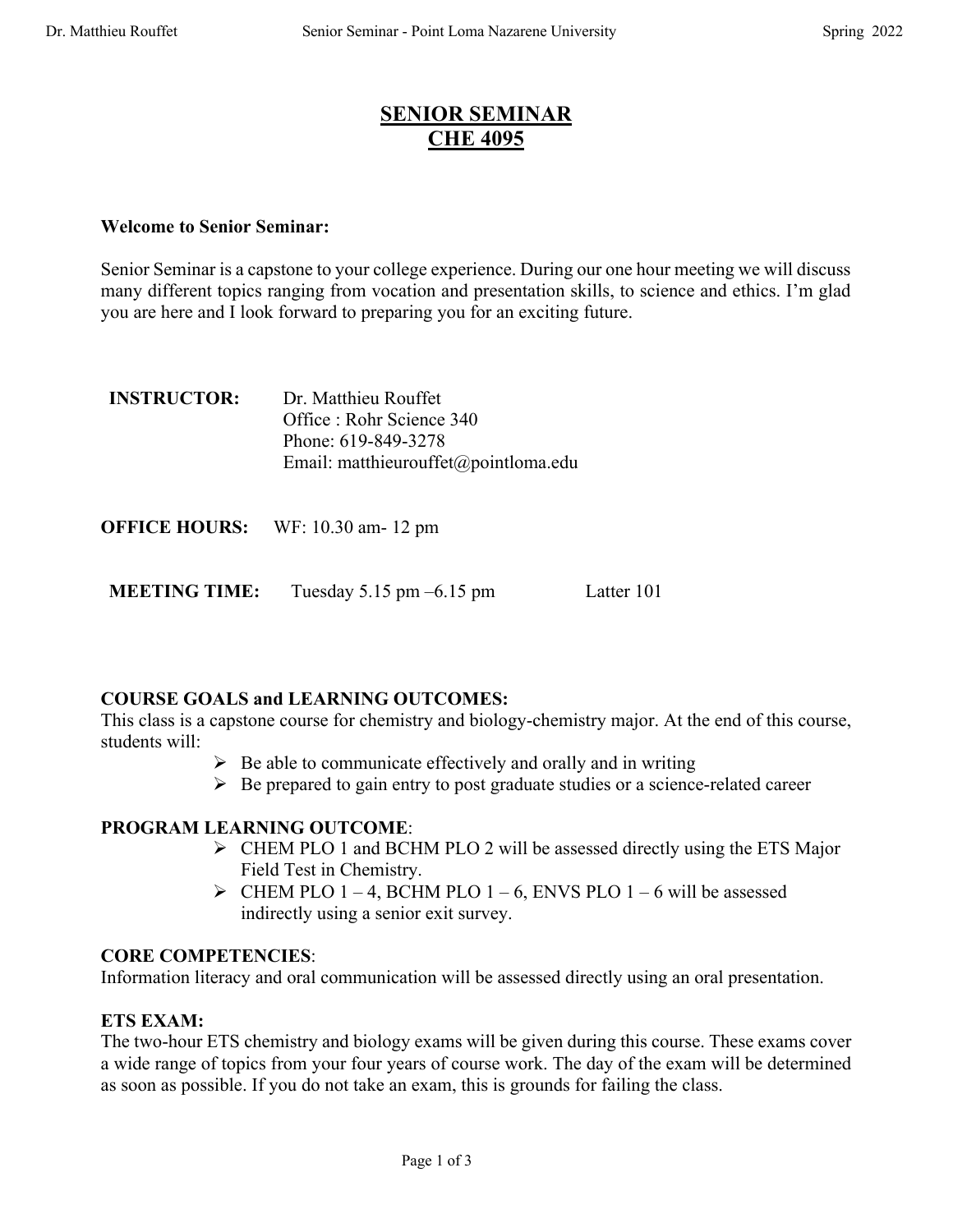#### **ACADEMIC HONESTY**

Students should demonstrate academic honesty by doing original work and by giving appropriate credit to the ideas of others. Academic dishonesty is the act of presenting information, ideas, and/or concepts as one's own when in reality they are the results of another person's creativity and effort. A faculty member who believes a situation involving academic dishonesty has been detected may assign a failing grade for that assignment or examination, or, depending on the seriousness of the offense, for the course. Faculty should follow and students may appeal using the procedure in the university Catalog. See Academic Policies for definitions of kinds of academic dishonesty and for further policy information.

#### **ACADEMIC ACCOMMODATIONS**

If you have a diagnosed disability, please contact PLNU's Disability Resource Center (DRC) within the first two weeks of class to demonstrate need and to register for accommodation by phone at 619- 849-2486 or by e-mail at DRC@pointloma.edu. See Disability Resource Center for additional information.

## **ATTENDANCE AND PARTICIPATION**

Regular and punctual attendance at all classes is considered essential to optimum academic achievement. If the student is absent from more than 10 percent of class meetings, the faculty member can file a written report which may result in de-enrollment. If the absences exceed 20 percent, the student may be de-enrolled without notice until the university drop date or, after that date, receive the appropriate grade for their work and participation. See Academic Policies in the Undergraduate Academic Catalog.

Grading: One (1) Oral presentation, one (1) resume/cover letter assignment will be given during the semester. Make-up assignments will be arranged only if the instructor is contacted prior to the scheduled time and then only if you present an institutionally valid excuse.

## **EVALUATION:**

The activities described above will contribute to your total course grade according to the following:

- $\triangleright$  Oral presentation/project .......... 30%
- Ø Participation……………………. 50%
- Ø Resume/cover letter.….………… 20%

Letter grades will be assigned at the end of the course based on your percentage of total possible points, according to the following scale:

| $A^2$ 90 – 92.9%   | $\mathbf{A}$ 93 – 100 % |                   |
|--------------------|-------------------------|-------------------|
| $B - 80 - 82.9 \%$ | <b>B</b> $83 - 86.9\%$  | $B^+$ 87 - 89.9 % |
| $C = 70 - 72.9 \%$ | $C$ 73 – 76.9 %         | $C^+$ 77 - 79.9 % |
| $D = 60 - 62.9 \%$ | <b>D</b> $63 - 66.9\%$  | $D^+$ 67 – 69.9 % |
| $F < 59.9\%$       |                         |                   |